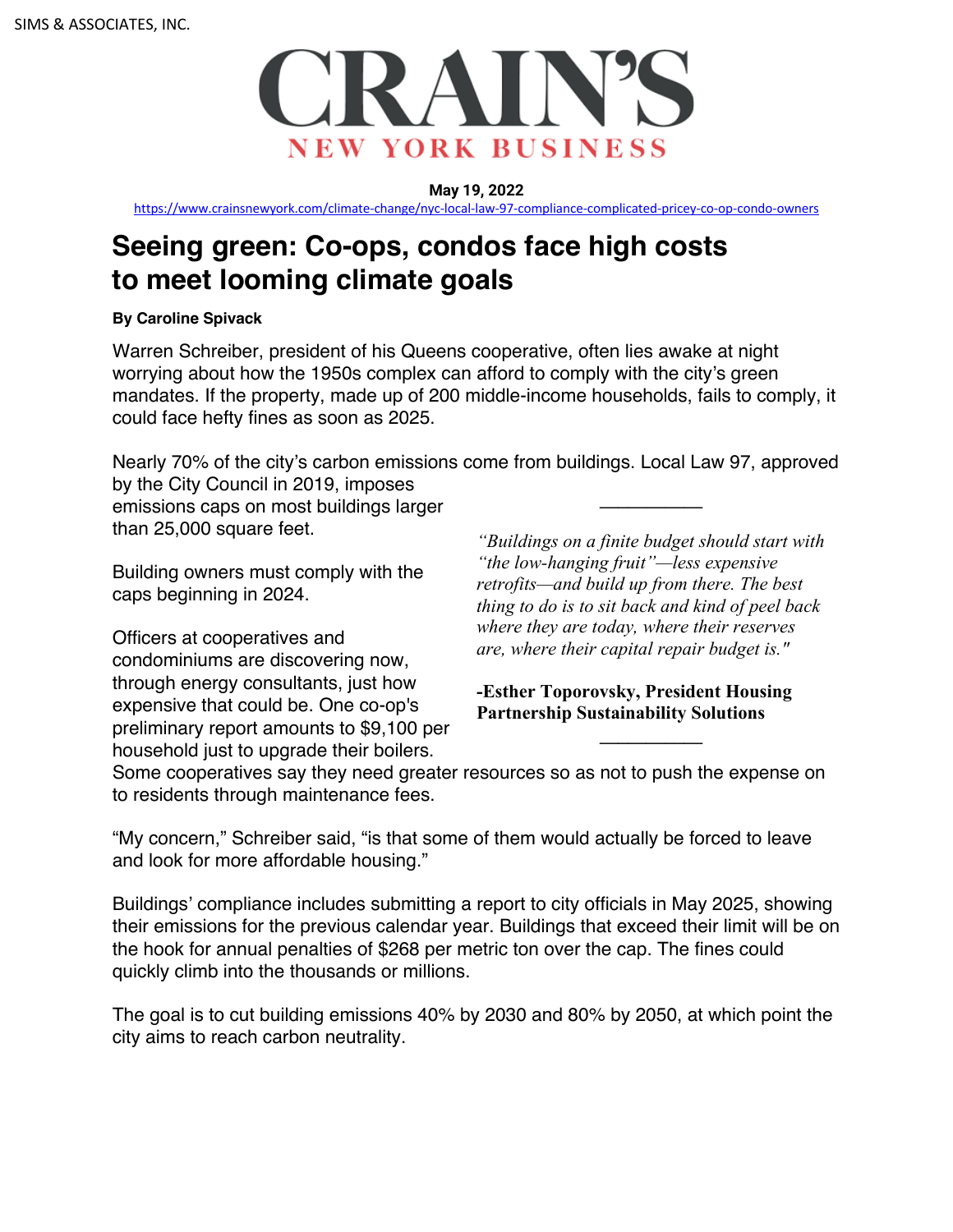The law applies to some 50,000 buildings, 59% of which are residential, according to the Urban Green Council. The total cost for buildings to reach emissions limits solely through retrofits for the first and second compliance periods, UGC estimates, is \$20 billion. To meet the initial 2024 cap, the UGC has estimated a cost of \$2.2 billion.

Roughly 24% of affected buildings are not in compliance with 2024 limits and have work to do, according to the Citizens Budget Commission. The road to compliance is complex. Some rules to implement the law are still being worked out by the city, and owners have less than 20 months to comply with the initial limit or face fines.

## **Building concerns**

Some in the co-op and condo industry are feeling the pressure to figure out financially feasible paths that will keep their housing affordable. Schreiber says his Bay Terrace Cooperative Section I in northeast Queens would fall into what the CBC says are the 25% of specifically residential properties that are above the 2024 limits, and the 76% that exceed 2030 restrictions.

If no changes are made at the property, the cooperative's shareholders could face an annual penalty of \$45,000 starting in 2024, plus fines of up to \$194,000 in 2030, Schreiber said.

One particularly labor-intensive upgrade, according to preliminary figures from contractors, would be to swap out equipment in the property's six boiler rooms to electric heat pumps, along with replacing electrical equipment in individual units to accommodate the upgrade. It would cost roughly \$2 million to \$2.5 million.

That's money Bay Terrace simply does not have, said Schreiber, and if that has to be passed on to shareholders in the form of maintenance increases, it could spike fees (which tend to start at \$550 to \$700 per month) by 15% to 25%.

"Does it make more sense to do the upgrades, go into really substantial debt, impose big maintenance increases on our shareholders?" Schreiber asked. "Or do we pay the penalties—which is counter-productive to what Local Law 97 is supposed to accomplish?"

Robert Friedrich, board president of Glen Oaks Village, another middle-income cooperative in Queens, said he and fellow board members are agonizing about how Glen Oaks will eventually finance more efficient equipment in the 47 boiler rooms that heat the complex's 134 2-story buildings.

Estimates from an energy consultant working with Glen Oaks put the price tag at about \$24 million, which could turn into a roughly \$9,100 cost per household. If that and other changes are not made, the cooperative says, it could face more than \$1 million in annual fines by 2030.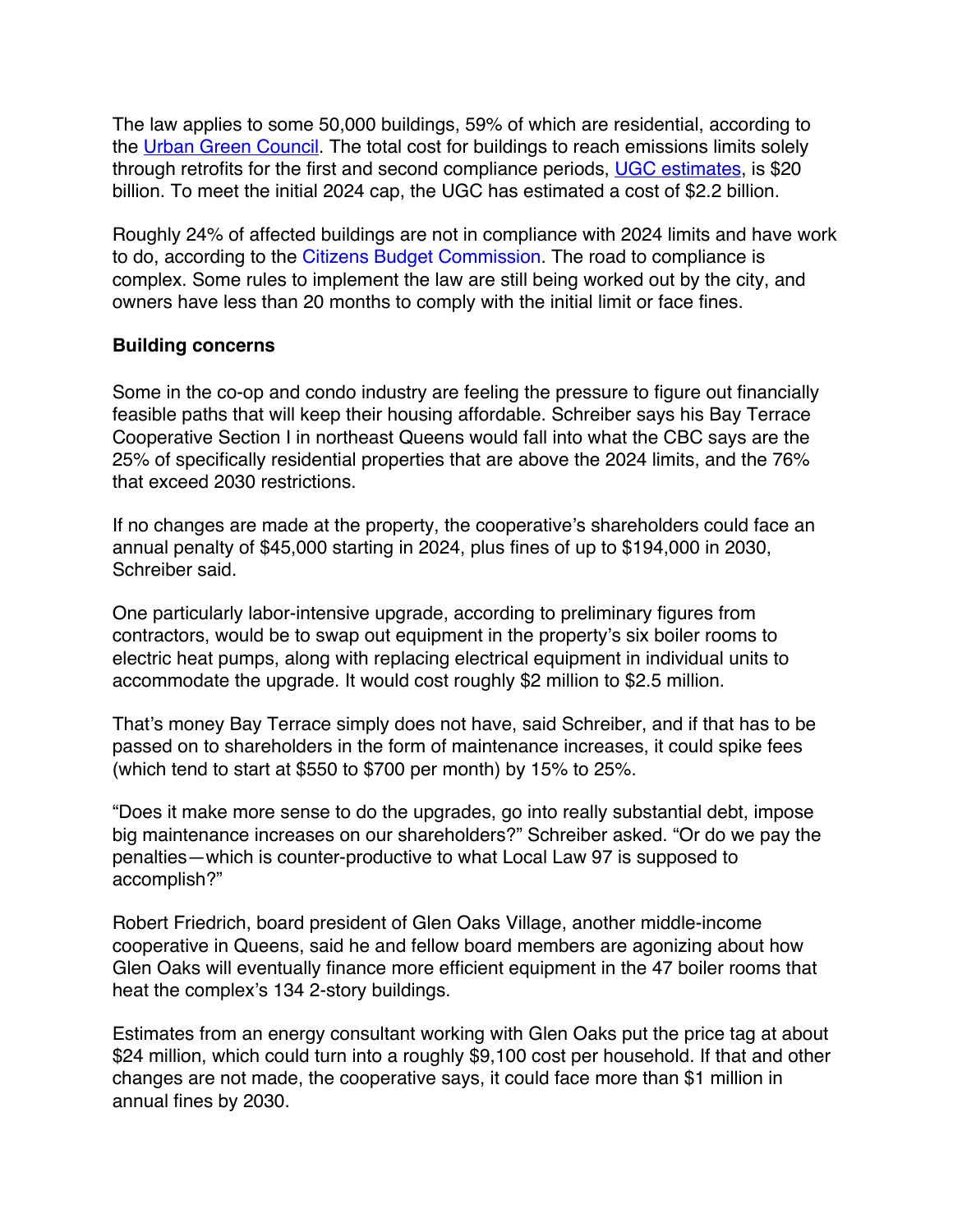Mary Ann Rothman, executive director of the Council of New York Cooperatives and Condominiums, said the city needs to explore "all the incentives humanly possible" for co-op and condo buildings to minimize shifting costs directly onto residents.

"There's no other place than your shareholders or unit owners if there aren't better incentives," Rothman said.

Rothman, who is on two of six working groups submitting feedback to an advisory board of stakeholders offering recommendations to the city about Local Law 97, is sympathetic to how overwhelming the process can feel to owners. She says the focus should be to make the law more encouraging and less punishing.

## **Getting started**

Emissions-reducing retrofits undoubtedly can be expensive, time-intensive undertakings for property owners. Add to the mix the recent spike in building material costs, supplychain challenges, labor shortages and rising interest rates and you have what Jimmy Carchietta calls "a kick in the ass as a building owner."

Carchietta, chief executive of The Cotocon Group, a sustainability consulting business, said, "2024 is around the corner. It's not that far away. And there's a lot to do." He works with property owners to assess how buildings are releasing greenhouse gases, and provides cost-effective recommendations.

"The bottom line is: The sooner buildings act the better chance they have of surviving," he said.

The Department of Buildings encourages co-op and condo owners concerned with bringing their buildings into compliance to connect with the city's NYC Accelerator program as soon as possible for free, personalized guidance on near- and long-term retrofit projects, along with information on financing options and incentives. Mayor Eric Adams' administration last month launched the Building Action NYC campaign to raise awareness about the Accelerator.

One resource Accelerator staff can direct owners to is the Property Assessed Clean Energy program, or PACE. The program can fund up to 100% of a building's retrofits through a long-term loan paid back in premiums added to property tax bills. To date, the tool has been used only twice: an \$89 million refinancing at 111 Wall St. and a \$28 million loan for 730 Third Ave.

For those just getting started, the New York State Energy Research and Development Authority's Flexible Technical Assistance program shares the costs of an energy study to develop a road map for emissions-reducing changes at multifamily buildings.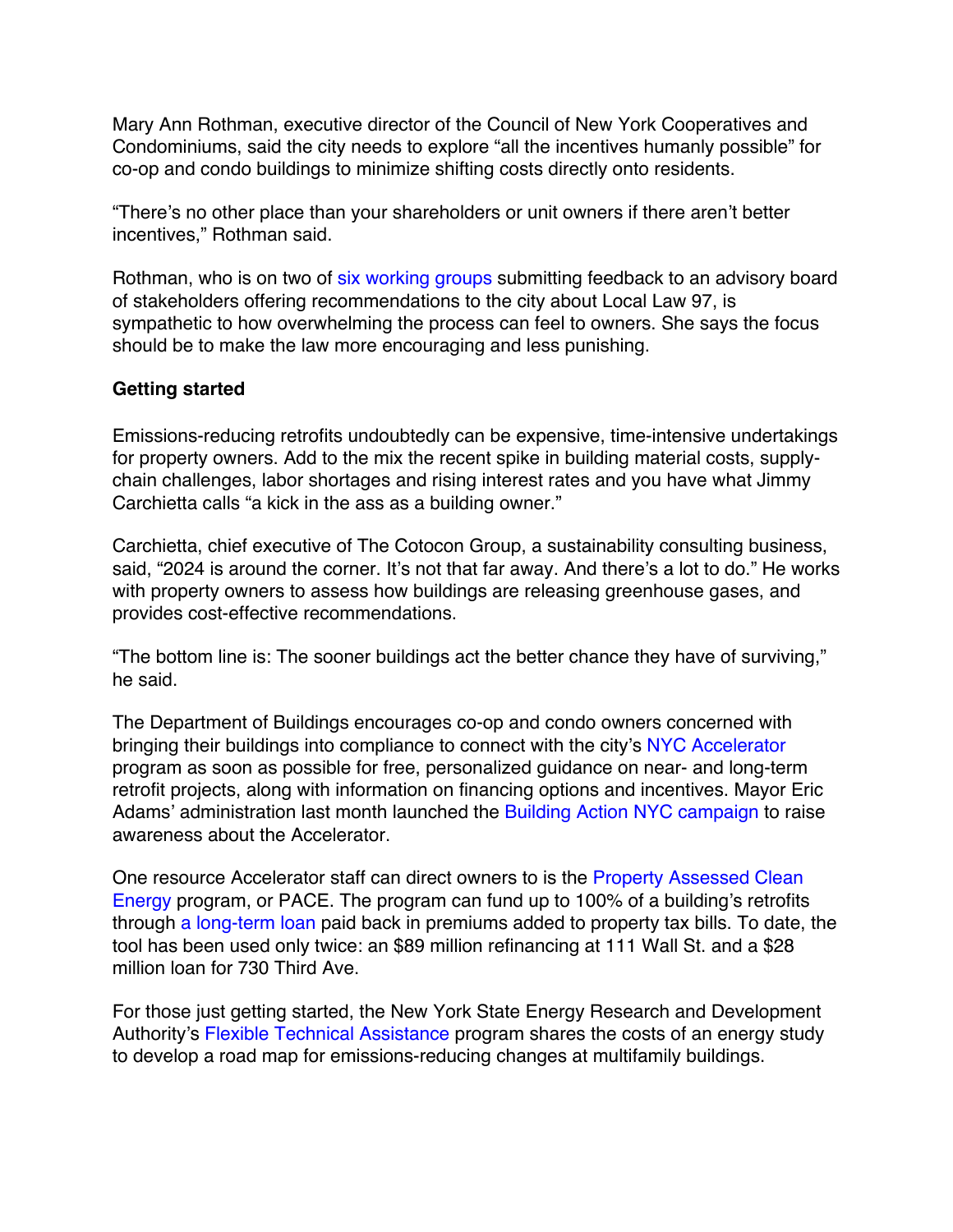In a statement, Rohit Aggarwala, the city's chief climate officer and commissioner of the Department of Environmental Protection, said the city is committed to mobilizing additional resources to help buildings reduce their carbon footprint, "including robust public engagement, additional funding opportunities and technical assistance."

#### **Fine-tuning the law**

The Department of Buildings said it will release rules and more guidance to comply with Local Law 97 "soon." The agency said it expects recommendations from the Local Law 97 Advisory Board that will inform rulemaking, before its law-imposed deadline of Jan. 1.

At a City Council hearing in April, Aggarwala said property owners who face particularly daunting challenges to comply with the law could potentially have their emissions caps adjusted or fines lightened if they can show they are doing all they can to meet the law's goals.

Penalties that owners do pay are to go into the city's general fund.

Local Law 97 allows building owners to purchase renewable energy credits from green projects—giving them another road to compliance aside from upgrades. But Aggarwala said the Adams administration intends to carefully limit the use of energy credits to ensure compliance.

Carbon trading, which would have enabled buildings to buy credits from those with less emissions, is one option Aggarwala said is off the table.

"We have no intention of giving anyone a free pass or letting anyone off the hook," he said during the hearing. "But we also see no benefit to the environment in punishing someone who is actually doing everything possible."

Esther Toporovsky, president of sustainability solutions at the New York City Housing Partnership, said buildings on a finite budget should start with "the low-hanging fruit" less expensive retrofits—and build up from there.

"The best thing to do is to sit back and kind of peel back where they are today," Toporovsky said, "where their reserves are, where their capital repair budget is."

## **Carving out a path**

In the South Bronx, that is the approach board members at the Sherman Terrace Co-op set out to embrace. Derek Jones, board president, joined in 2019 looking to mobilize the 66-unit, working-class cooperative to shrink its emissions.